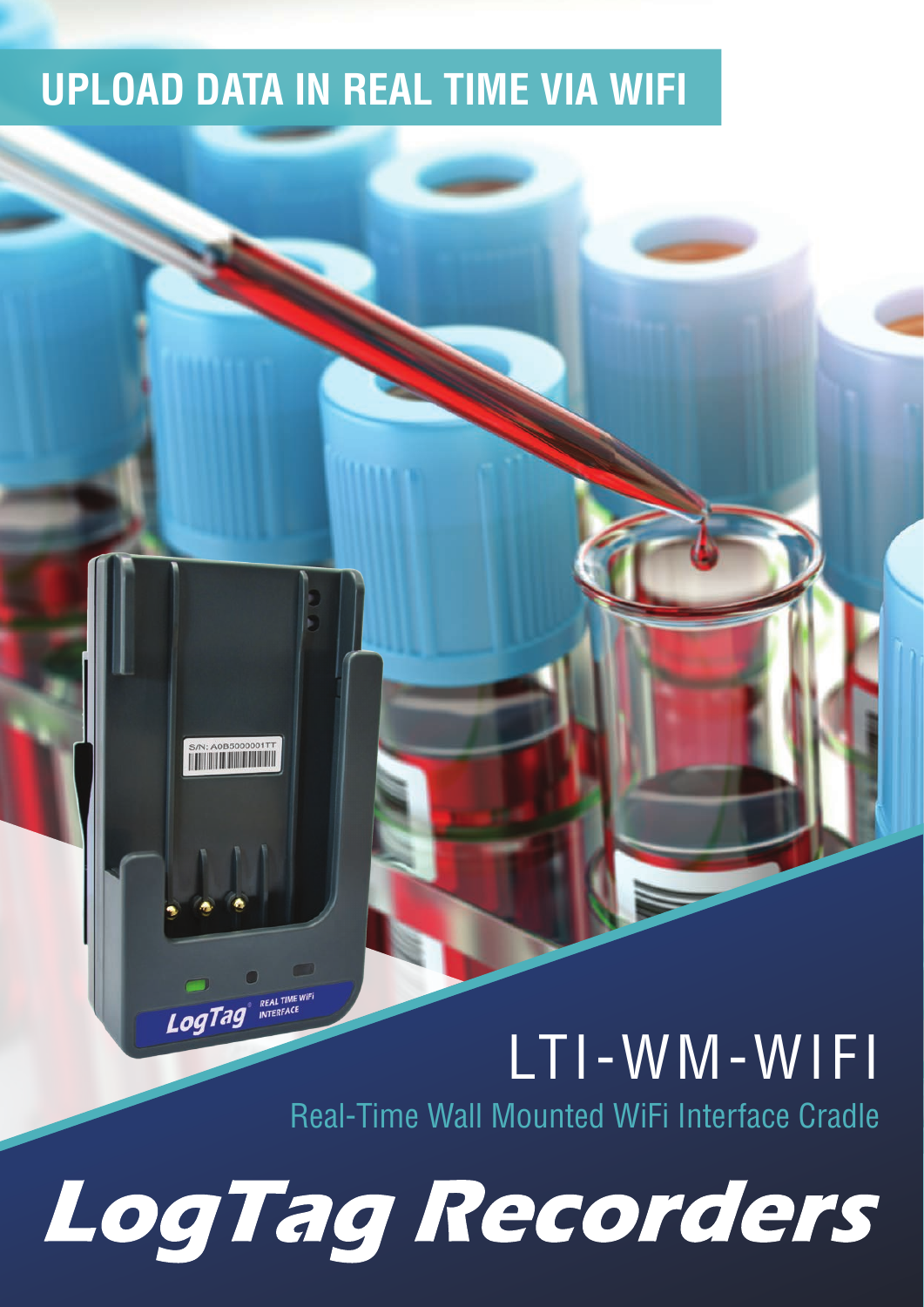

The new LogTag<sup>®</sup> LTI-WM-WiFi is a high-speed interface device that connects TREX/TREL/TRED data loggers to your WiFi network for real-time data upload to a Cloud-based online environmental management system platform, LogTag Online.

The LogTag<sup>®</sup> LTI-WM-WiFi uploads data in real time without access to a computer and installed software. The data is immediately available to authorized stakeholders in LogTag Online.

\*TRED30-16R and glycol buffer in the image sold separately

#### Features



Real-time data automatically uploaded via WiFi to the LogTag Online cloud.



Easily set up to work with your WiFi network.



Connects to LogTag Online, a cloud server solution for viewing, analyzing and storing data.



If the WiFi network is temporarily unavailable, downloaded data is stored in the LTI-WM- WiFi's buffer memory.



Downloaded data is fully encrypted and automatically uploaded to a secure LogTag cloud server.



Inbuilt LED indicators show data download and network access status.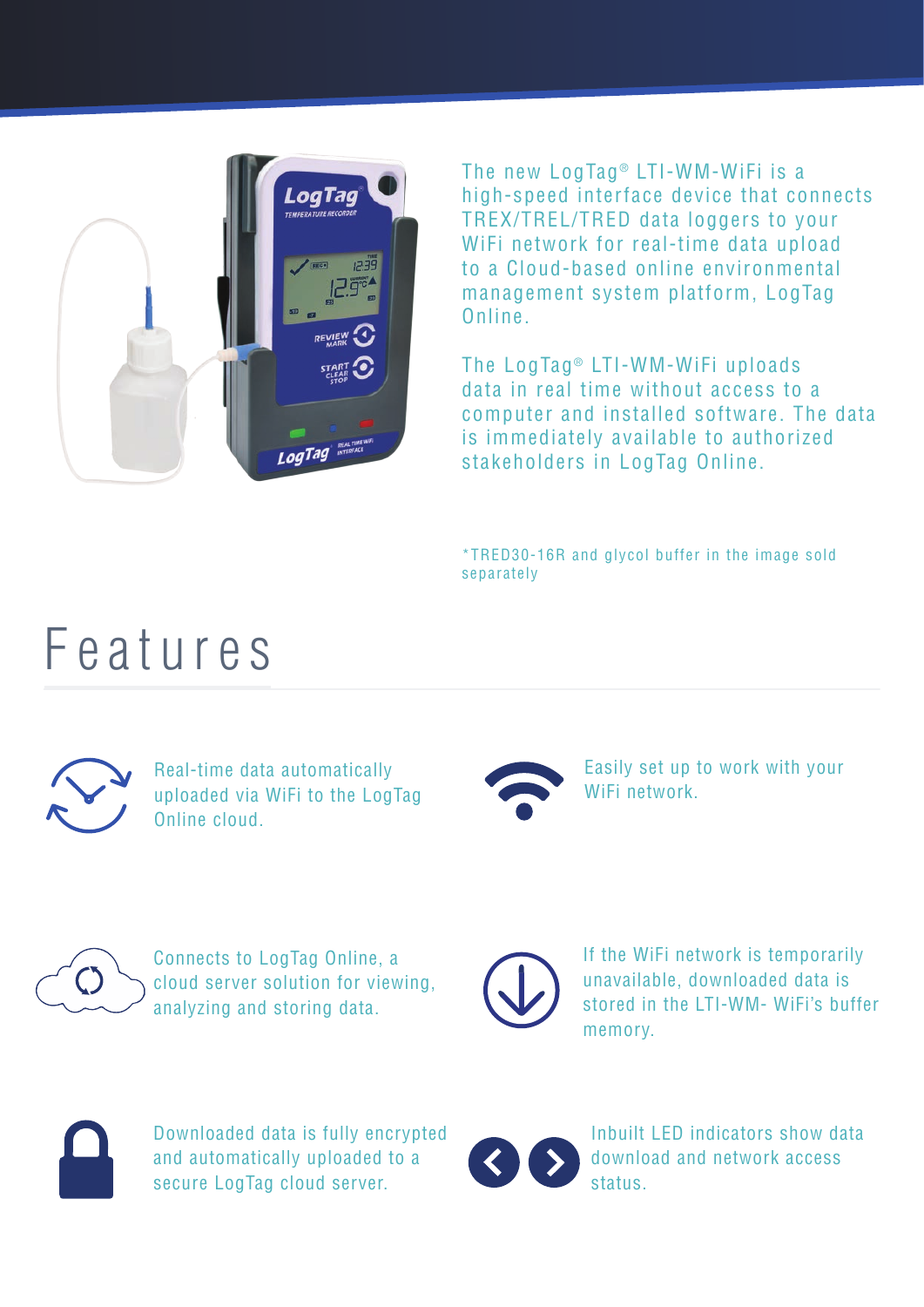## Applications





Medical & Healthcare Clinics / Laboratories





Vaccines and the interval of the Industrial Analysis of the Industrial





Warehouse **Indoor Spaces**